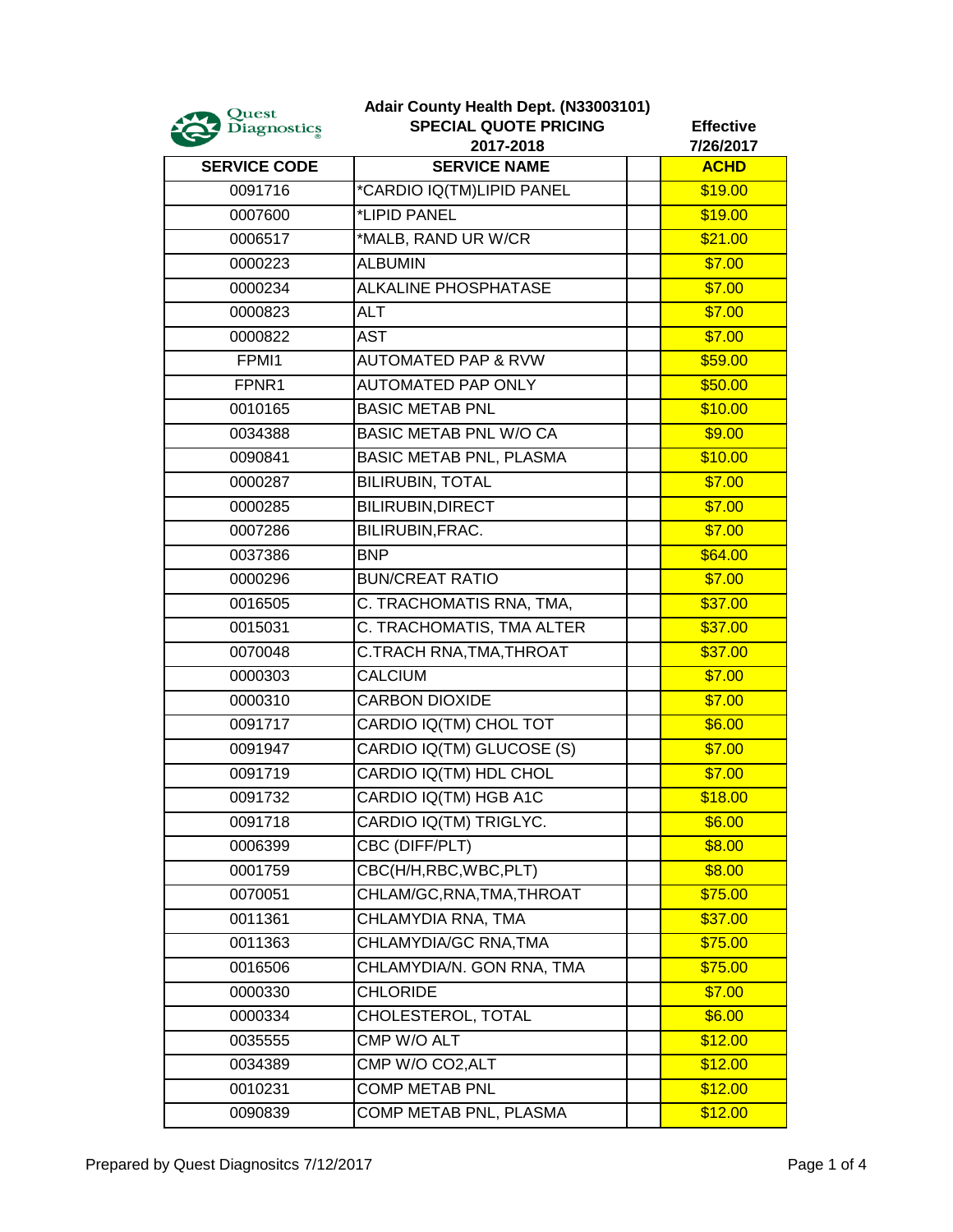| 0090840 | COMP METAB W/ADJ CAL PLS       | \$12.00 |
|---------|--------------------------------|---------|
| 0000375 | <b>CREATININE</b>              | \$7.00  |
| 0000381 | <b>CREATININE (U)</b>          | \$10.00 |
| 0008459 | <b>CREATININE RAND (U)</b>     | \$10.00 |
| 0092852 | CREATININE, TIMED UR           | \$10.00 |
| 0004420 | <b>CRP</b>                     | \$21.00 |
| 0093105 | CT/NG RNA TMA (VCM)            | \$75.00 |
| 0091773 | <b>CT/NG RNA TMA W/REFL</b>    | \$75.00 |
| 0091632 | CT/NG RNA, TMA                 | \$75.00 |
| 0000395 | CULT, (U) ROUTINE              | \$19.00 |
| 0003021 | CULT, (U), SPECIAL             | \$19.00 |
| 0034392 | ELECTROLYTE PANEL              | \$8.00  |
| 0014964 | ELECTROLYTE PNL, PLASMA        | \$8.00  |
| 0000466 | FOLATE, SERUM                  | \$25.00 |
| 0011362 | <b>GC RNA, TMA</b>             | \$37.00 |
| 0000483 | <b>GLUCOSE, SERUM</b>          | \$7.00  |
| 0000608 | <b>HDL-CHOLESTEROL</b>         | \$7.00  |
| 0000509 | <b>HEMATOCRIT</b>              | \$8.00  |
| 0000510 | <b>HEMOGLOBIN (B)</b>          | \$8.00  |
| 0000496 | <b>HEMOGLOBIN A1C</b>          | \$18.00 |
| 0016802 | <b>HEMOGLOBIN A1C W/EAG</b>    | \$18.00 |
| 0008181 | <b>HEMOGLOBIN A1C W/MPG</b>    | \$18.00 |
| 0016320 | <b>HEMOGLOBIN A1C W/RFL</b>    | \$18.00 |
| 0016715 | HEMOGLOBIN A1C W/RFL           | \$18.00 |
| 0007008 | <b>HEMOGRAM</b>                | \$8.00  |
| 0007210 | <b>HEMOGRAM &amp; DIFF</b>     | \$8.00  |
| 0000498 | HEP B SURF AG W/CONF           | \$18.00 |
| 0010256 | <b>HEPATIC FUNC PNL</b>        | 59.00   |
| 0034391 | <b>HEPATIC FUNC PNL W/O TP</b> | \$9.00  |
| 0090842 | HEPATIC FUNC PNL, PLASMA       | \$9.00  |
| 0007998 | <b>HGB &amp; HCT</b>           | \$8.00  |
| 0092580 | HGB A1C W/MPG (REFL)           | \$17.00 |
| 0038529 | <b>HGB INDICES</b>             | \$8.00  |
| 0091431 | HIV1/2 AG/AB,4 W/RFL           | \$32.00 |
| 0000539 | <b>IMMUNOGLOBULIN A</b>        | \$25.00 |
| 0000543 | <b>IMMUNOGLOBULIN G</b>        | \$24.00 |
| 0017674 | MALB, RAND UR W/O CR           | \$10.00 |
| 0092853 | <b>MICROALBUMIN</b>            | \$10.00 |
| 0004555 | MICROALBUMIN 24HR (U)          | \$10.00 |
| 0091034 | MICROALBUMIN RAND UR           | \$10.00 |
| 0091035 | MICROALBUMIN, 24 HR UR         | \$10.00 |
| 0008280 | MICROALBUMIN, TIMED (U)        | \$10.00 |
| 0016504 | N. GONORRHOEAE RNA, TMA,       | \$37.00 |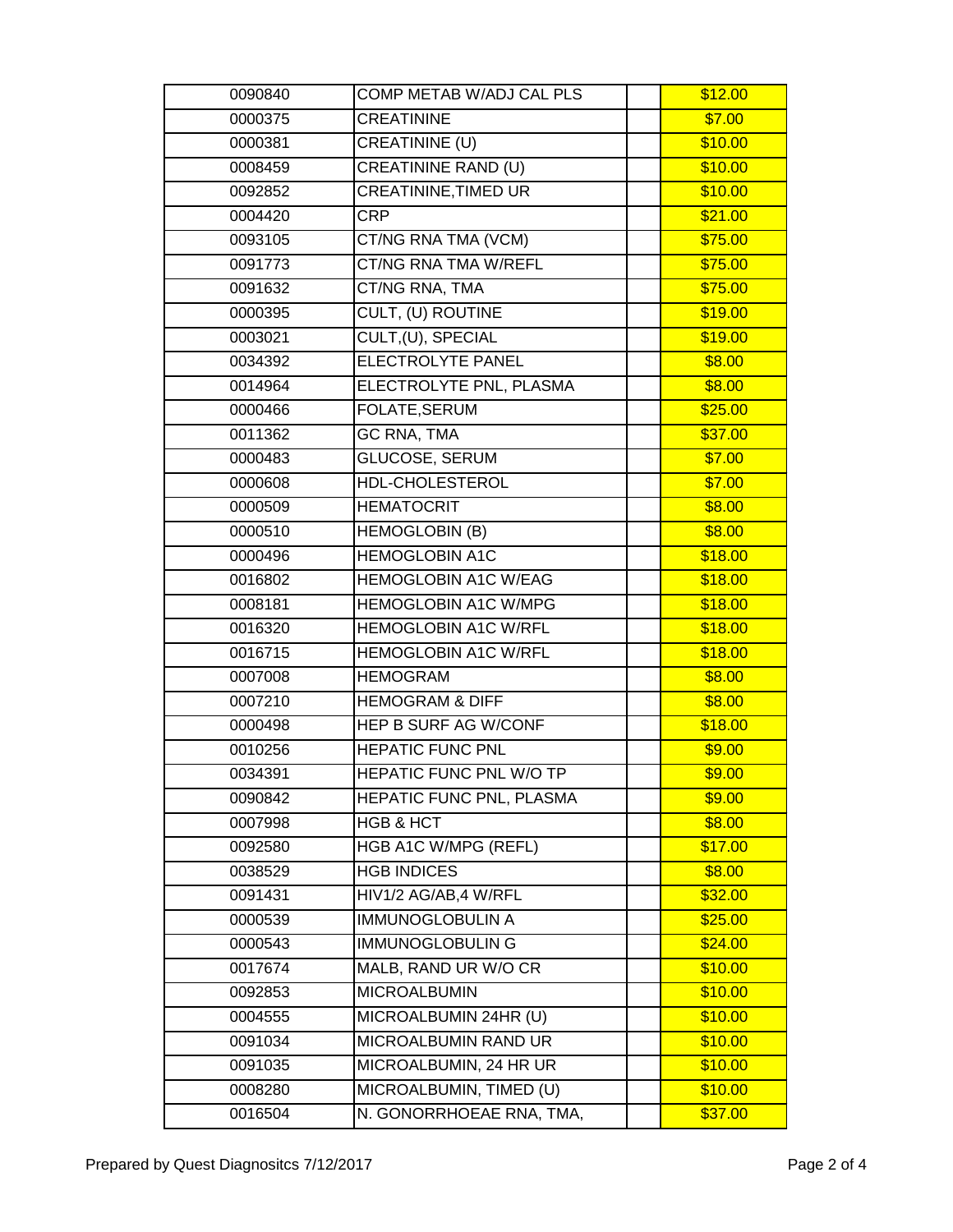| 0070049           | N.GON RNA, TMA, THROAT      | \$37.00 |
|-------------------|-----------------------------|---------|
| 0015033           | N.GONORRHOEAE TMA           | \$37.00 |
| 1CU               | ORG ID 1                    | \$15.00 |
| 1UR               | ORG ID 1                    | \$15.00 |
| 2CU               | ORG $\overline{ID2}$        | \$30.00 |
| 2UR               | ORG ID 2                    | \$30.00 |
| 3CU               | ORG ID 3                    | \$45.00 |
| 3UR               | ORG ID 3                    | \$45.00 |
| 4CU               | ORG ID 4                    | \$61.00 |
| 4UR               | ORG ID 4                    | \$61.00 |
| 5CU               | ORG ID 5                    | \$76.00 |
| 5UR               | ORG ID 5                    | \$76.00 |
| 0000718           | PHOSPHATE (AS PHOS)         | \$7.00  |
| 0000723           | PLATELET COUNT              | \$8.00  |
| 0000733           | <b>POTASSIUM</b>            | \$7.00  |
| 0011014           | POTASSIUM, PLASMA           | \$7.00  |
| UR <sub>1</sub> P | PRESUMPTIVE ID 1            | \$15.00 |
| CU <sub>1</sub> P | PRESUMPTIVE ID 1<br>M       | \$15.00 |
| UR2P              | <b>PRESUMPTIVE ID 2</b>     | \$30.00 |
| CU <sub>2</sub> P | PRESUMPTIVE ID 2<br>M       | \$30.00 |
| UR3P              | PRESUMPTIVE ID 3            | \$45.00 |
| CU <sub>3</sub> P | PRESUMPTIVE ID 3<br>M       | \$45.00 |
| UR4P              | PRESUMPTIVE ID 4            | \$61.00 |
| CU <sub>4</sub> P | PRESUMPTIVE ID 4<br>M       | \$61.00 |
| UR5P              | PRESUMPTIVE ID 5            | \$76.00 |
| CU <sub>5</sub> P | PRESUMPTIVE ID 5<br>M       | \$76.00 |
| 0008847           | PRO TIME WITH INR           | \$12.00 |
| 0090843           | PROTEIN, TOT & ALB PLASMA   | \$7.00  |
| 0007577           | PROTEIN, TOT AND ALB        | \$7.00  |
| 0000754           | PROTEIN, TOTAL              | \$7.00  |
| 0090844           | PROTEIN, TOTAL PLASMA       | \$7.00  |
| 0005363           | PSA, TOTAL                  | \$28.00 |
| 0015119           | PSA, TOTAL, 2.5 NG/ML CUT   | \$28.00 |
| 0017569           | PSA, TOTAL W/REFL           | \$28.00 |
| 0000763           | PTT, ACTIVATED              | \$16.00 |
| 0016603           | <b>QUANTIFERON INCUBATE</b> | \$88.00 |
| 0019453           | QUANTIFERON(R)-TB           | \$88.00 |
| 0092888           | QUESTASSURED VIT D          | \$79.00 |
| 0091935           | QUESTASSURED(TM), INF       | \$79.00 |
| 0000783           | RED BLOOD CELL COUNT        | \$8.00  |
| 0010314           | <b>RENAL FUNC PNL</b>       | \$11.00 |
| 0005489           | RFL-MICR (INC)              | \$7.00  |
| 0000809           | SED RATE BY MOD WEST        | \$9.00  |